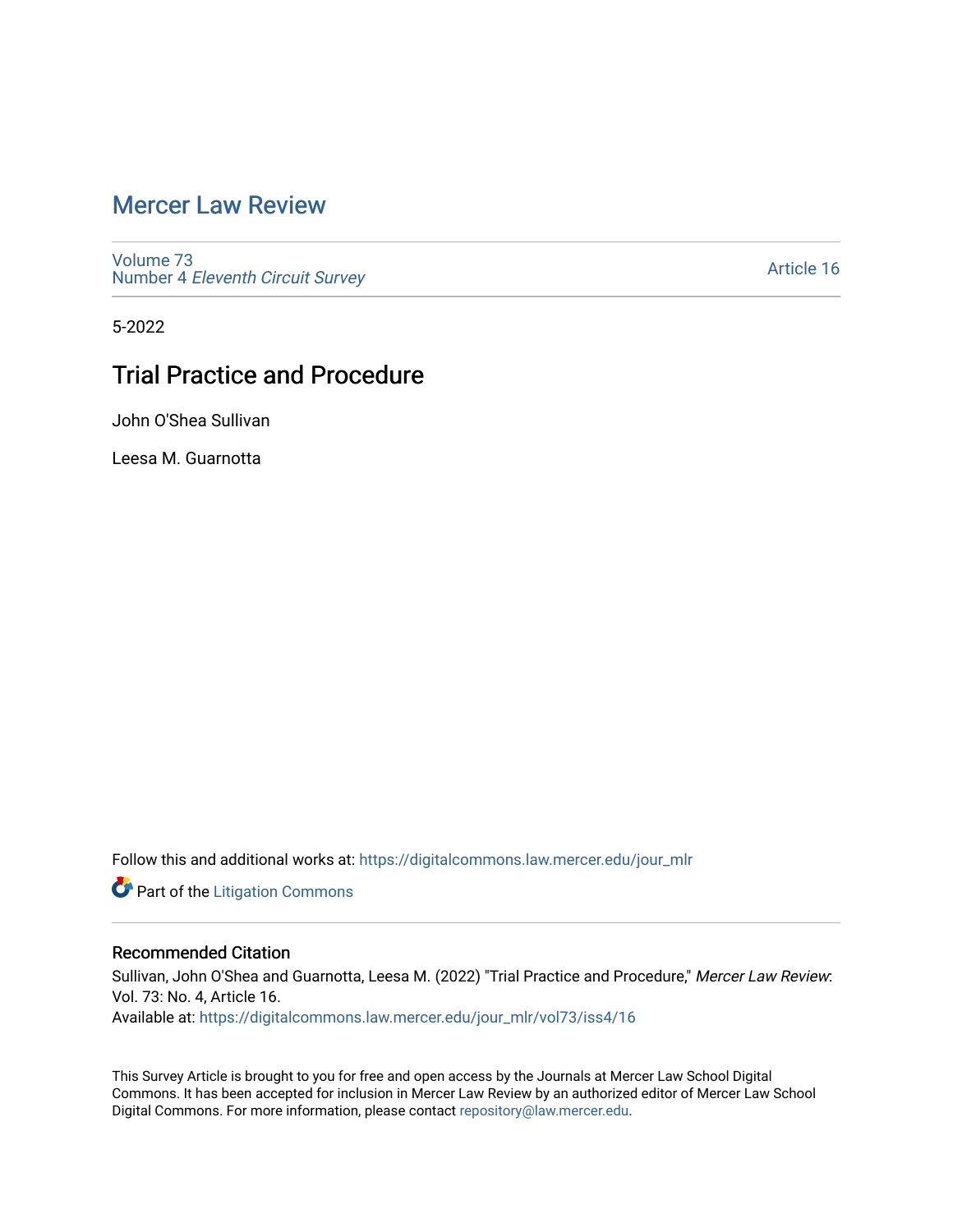# **Trial Practice and Procedure**

## **John O'Shea Sullivan**\*

## **Leesa M. Guarnotta**\*\*

### I. INTRODUCTION

The 2021 Survey period yielded decisions involving issues of first impression relating to federal trial practice and procedure in the United States Court of Appeals for the Eleventh Circuit. This Article analyzes recent trial practice developments in the Eleventh Circuit, including significant rulings in the areas of consumer debt collections, removal, jurisdiction and abstention, arbitration, and sanctions.1

#### II. LIABILITY UNDER THE FAIR DEBT COLLECTION PRACTICES ACT

In a potentially dangerous ruling that the Eleventh Circuit acknowledged "runs the risk of upsetting the status quo in the debtcollection industry[,]"2 the court held that a debt collector's transmittal of a consumer's personal information to its "dunning vendor" constituted a communication that violates section  $1692c(b)<sup>3</sup>$  of the Fair Debt Collection Practices Act (FDCPA).4 The facts in *Hunstein v. Preferred Collection* are common and routine in the consumer debt collection industry: a debt collector electronically sent data about a consumer's debt, including his name, outstanding balance, the fact that

2. Hunstein v. Preferred Collection & Mgmt. Servs., Inc., 994 F.3d 1341, 1352 (11th Cir. 2021), *vacated*, 17 F.4th 1103 (11th Cir. 2021).

#### 1333

<sup>\*</sup> Partner, Burr & Forman LLP, Atlanta, Georgia. University of Georgia (A.B.J., 1991); Mercer University School of Law (J.D., 1995). Member, Mercer Law Review (1993–1994); Managing Editor (1994–1995). Member, State Bars of Georgia and North Carolina.

<sup>\*\*</sup> Associate, Burr & Forman LLP, Atlanta, Georgia. Georgia State University (B.A., 2016); Mercer University School of Law (J.D., 2019). Member, Mercer Law Review (2017–2019). Member, State Bar of Georgia.

<sup>1.</sup> For analysis of last year's trial practice and procedure during the Survey period, see John O'Shea Sullivan & Kevin R. Stone, *Trial Practice and Procedure, Eleventh Circuit Survey,* 72 MERCER L. REV. 1239 (2021).

<sup>3.</sup> 15 U.S.C. § 1692c(b) (1977).

<sup>4</sup>*. Hunstein*, 994 F.3d at 1352.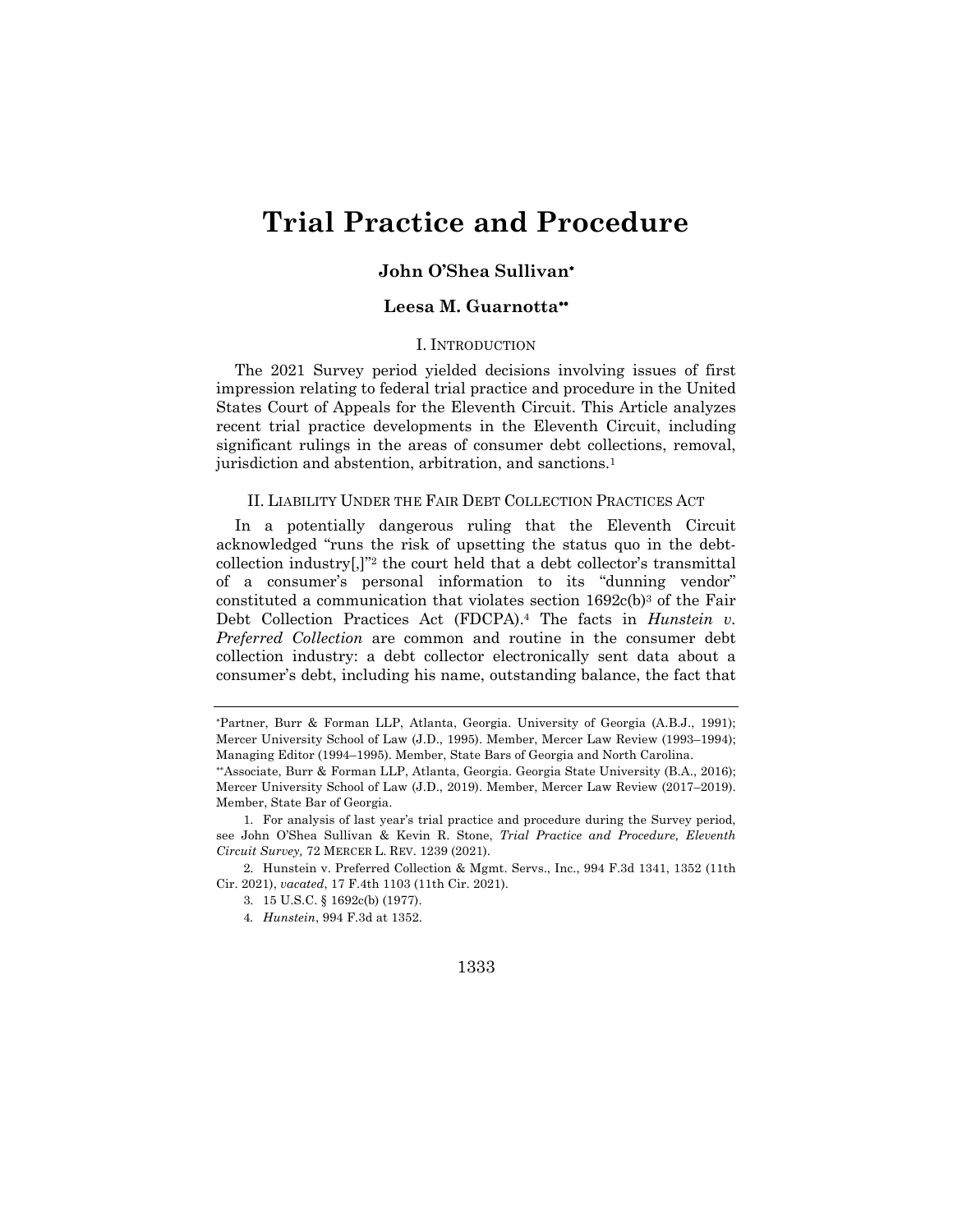the debt arose from his son's medical treatment, and his son's name, to the debt collector's own third-party vendor hired to create and mail a dunning letter to the consumer.5 When the consumer sued alleging violations of provisions of the FDCPA that prohibit debt collectors from communicating consumers' personal information to third parties "in connection with the collection of any debt,"6 the United States District Court for the Middle District of Florida rejected this reading of the FDCPA and dismissed the case.7

On appeal, the Eleventh Circuit had to consider, as a threshold matter, whether a violation of section 1692c(b) of the FDCPA gives rise to a concrete injury in fact under Article III,<sup>8</sup> and on the merits, whether the debt collector's communications with its vendor was "in connection with the collection of any debt."9 The court decided both questions in the affirmative, reversed the dismissal of the case, and remanded to the district court.10

After finding that Hunstein alleged facts to constitute a concrete injury, the court had to decide whether the debt collector's communications with its own vendor constituted a communication "in connection with the collection of any debt."11 The FDCPA generally prohibits a debt collector's communications, in connection with the collection of any debt, with anyone other than the consumer, with several exceptions.12 The debt collector in this case, Preferred Collection, sent Hunstein's personal information to Preferred Collection's dunning vendor, Compumail. The parties agreed that Preferred Collection was a debt collector, that Hunstein was a consumer, and that the transmittal of Hunstein's personal information to Compumail constituted a "communication" under the FDCPA.13 Thus, the sole question for the court was whether the communication with Compumail was "in connection with the collection of any debt"

- 12*. Id.* at 1349 (discussing 15 U.S.C. § 1692c(b)).
- 13*. Id.* at 1349; *see also* 15 U.S.C. § 1692a(2) (2010) (defining "communication").

<sup>5</sup>*. Id.* at 1344.

<sup>6.</sup> 15 U.S.C. § 1692c(b).

<sup>7</sup>*. Hunstein*, 994 F.3d at 1344–45.

<sup>8.</sup> U.S. CONST. art. III, § 2, cl. 1. The analysis of whether there was a concrete injury in fact under Article III was a question of the plaintiff's standing and necessary for the court to satisfy itself that it had subject matter jurisdiction. After a long discussion of the Article III considerations for a finding of standing, the court concluded that Congress intended that violations of  $\S 1692c(b)$  constitute a concrete injury which confers standing on aggrieved consumers. *Hunstein*, 994 F.3d at 1345–49.

<sup>9</sup>*. Hunstein*, 994 F.3d at 1344–45.

<sup>10</sup>*. Id.* at 1352.

<sup>11</sup>*. Id.* at 1344–45.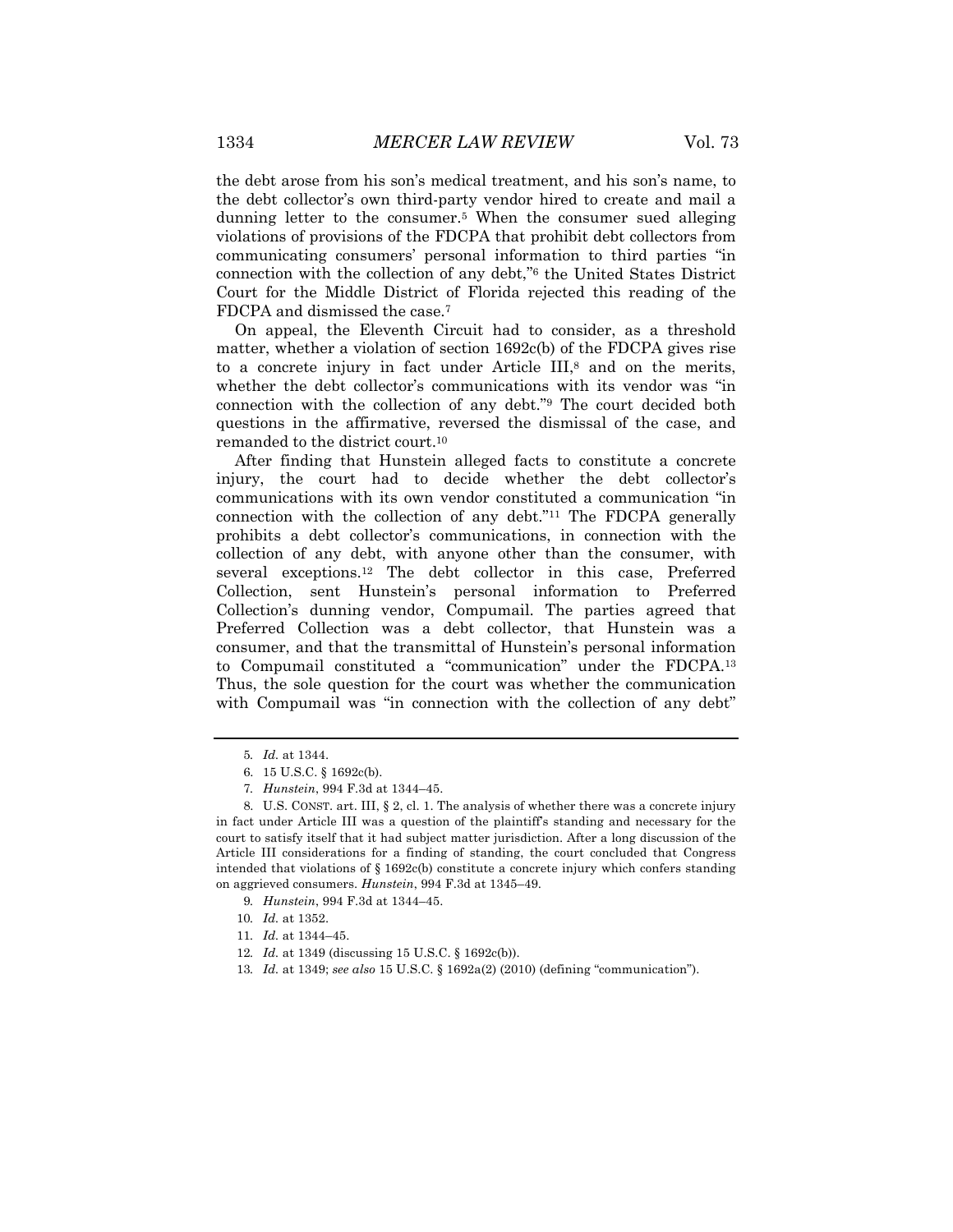such that it violated section  $1692c(b)$ .<sup>14</sup> Hunstein focused on the plain meaning of the phrase to argue it was. Preferred Collection argued that the court should adopt a factor-based analysis that shows that the communication with Compumail was not in connection with the collection of any debt.15

After quickly finding under the plain meaning of the words that Preferred Collection's communications with Compumail were made "in connection with the collection of any debt," the court turned to Preferred Collection's arguments based on various factors and case law construing various other provisions of the FDCPA.16 Preferred Collection's first argument was that "in connection with the collection of any debt" entailed a demand for payment, based on the court's interpretation of the same phrase in section 1692e<sup>17</sup> of the FDCPA in other cases.18 The court rejected this reasoning based on a review of the exceptions in section 1692c(b), most of which the court found would never involve a demand for payment,19 and the court's finding that Preferred Collection's reading would render another portion of section 1692c(b) meaningless.20 The court found that by requiring a demand for payment, the phrase "in connection with the collection of any debt" would instead mean "to collect any debt."21 While communications under section 1692e might always involve demands for payment, since that statute applies to communications received by debtors from debt collectors, the broader situation addressed by section 1692c(b) does not always involve communications to the debtor.22

The court then discussed Preferred Collection's argument that the Eleventh Circuit should adopt the multifactor balancing test $23$  that was discussed by the United States Court of Appeals for the Sixth Circuit in

<sup>14</sup>*. Hunstein*, 994 F.3d at 1344–45.

<sup>15</sup>*. Id.* at 1349.

<sup>16</sup>*. Id.* at 1349–52.

<sup>17.</sup> 15 U.S.C. § 1692e (1996).

<sup>18</sup>*. Hunstein*, 994 F.3d at 1350–51 (first discussing Reese v. Ellis, Painter, Ratterree & Adams, LLP, 678 F.3d 1211, 1217 (11th Cir. 2012); and then discussing Carceras v. McCalla Raymer, LLC, 755 F.3d 1299, 1301–03 (11th Cir. 2014)).

<sup>19.</sup> The court found that a communication with a consumer reporting agency, the creditor, the attorney for the creditor, and the attorney for the debt collector, all of which are excepted from section 1692c(b), would never involve a demand for payment thereby undermining Preferred Collection's argument. *Id.* at 1350.

<sup>20</sup>*. Id.* at 1351–52.

<sup>21</sup>*. Id.* at 1351.

<sup>22</sup>*. Id.* at 1350.

<sup>23</sup>*. Hunstein*, 994 F.3d at 1351.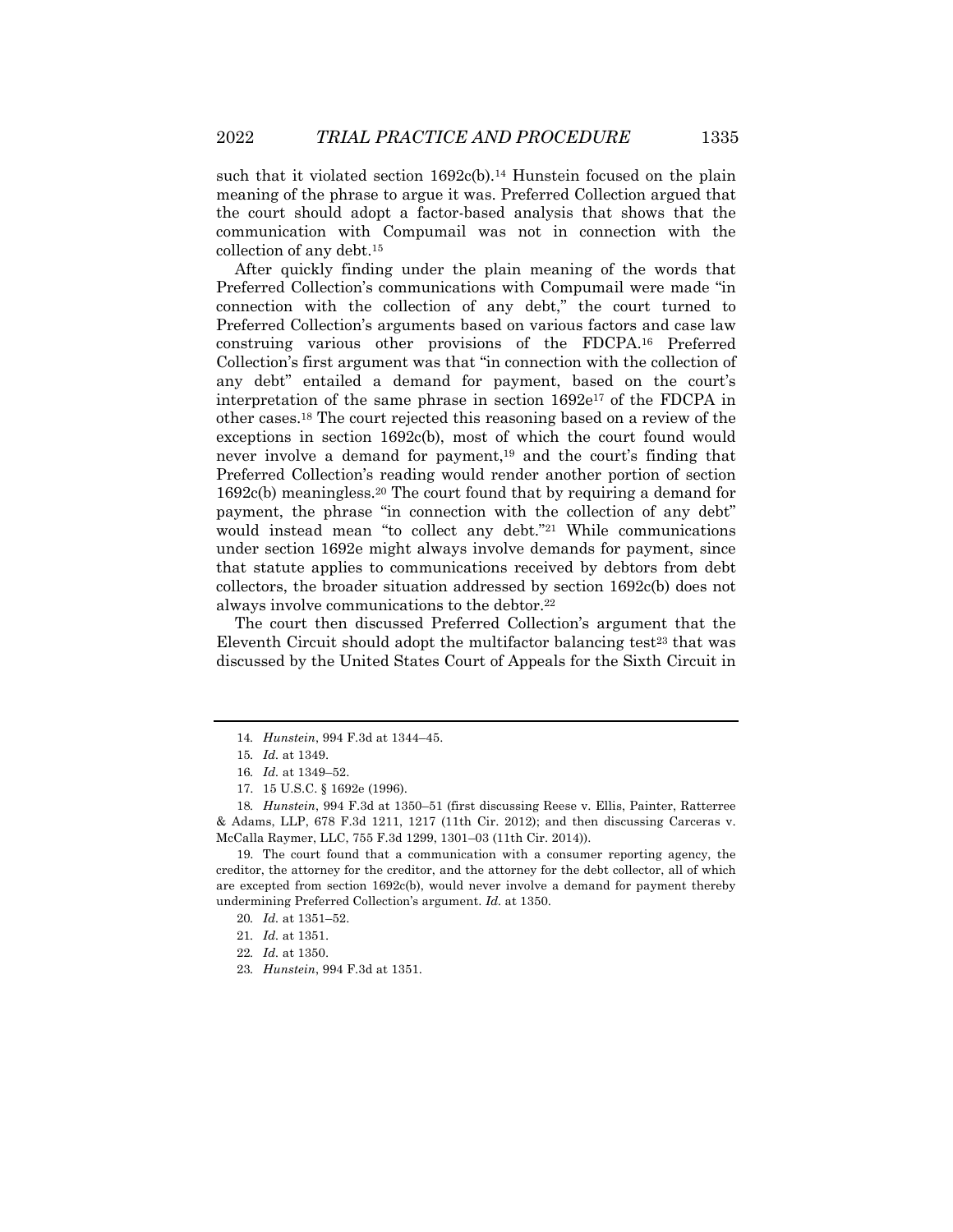an unpublished opinion in *Goodson v. Bank of America, N.A.*24 The *Goodson* case involved an analysis of section 1692e, not section 1692c(b), and announced seven factors to take into account in analyzing the "in connection with the collection of any debt" language in section 1692e, as follows:

(1) the nature of the relationship of the parties; (2) whether the communication expressly demanded payment or stated a balance due; (3) whether it was sent in response to an inquiry or request by the debtor; (4) whether the statements were part of a strategy to make payment more likely; (5) whether the communication was from a debt collector; (6) whether it stated that it was an attempt to collect a debt; and (7) whether it threatened consequences should the debtor fail to pay.25

The court declined to adopt the balancing test in *Goodson* for two reasons.26 First, *Goodson* was decided under section 1692e which the court already distinguished from any analysis under section 1692c(b), and which it found the *Goodson* test illustrates.<sup>27</sup> Second, the court found that the phrase "in connection with the collection of any debt" in the context of section 1692c(b) "has a discernible ordinary meaning that obviates the need for resort to extratextual 'factors.'"28 The court held that "[p]arties to FDCPA-governed transactions . . . are entitled to guidance about the scope of permissible activity. They are likelier to get it even from broadly framed statutory language than from a judge-made gestalt."29

The decision in *Hunstein* has been met with alarm and protest in the financial services industry. As the court noted, the opinion suddenly turns the routine practices of debt collectors in the ordinary course of business for years into a violation of federal law requiring substantial changes in the way they do business, and at great cost, for a benefit to the consumer that the court admits would not amount to much.30 The opinion was vacated and the case remains in the Eleventh Circuit on an en banc rehearing, where the docket reflects multiple *amici curiae*

<sup>24.</sup> 600 F. App'x. 422 (6th Cir. 2015).

<sup>25</sup>*. Hunstein*, 994 F.3d at 1351 (quoting *Goodson*, 600 F. App'x. at 431).

<sup>26</sup>*. Id.* at 1351.

<sup>27</sup>*. Id.* at 1351–52.

<sup>28</sup>*. Id.* at 1352.

<sup>29</sup>*. Id.*

<sup>30</sup>*. Id.* at 1350.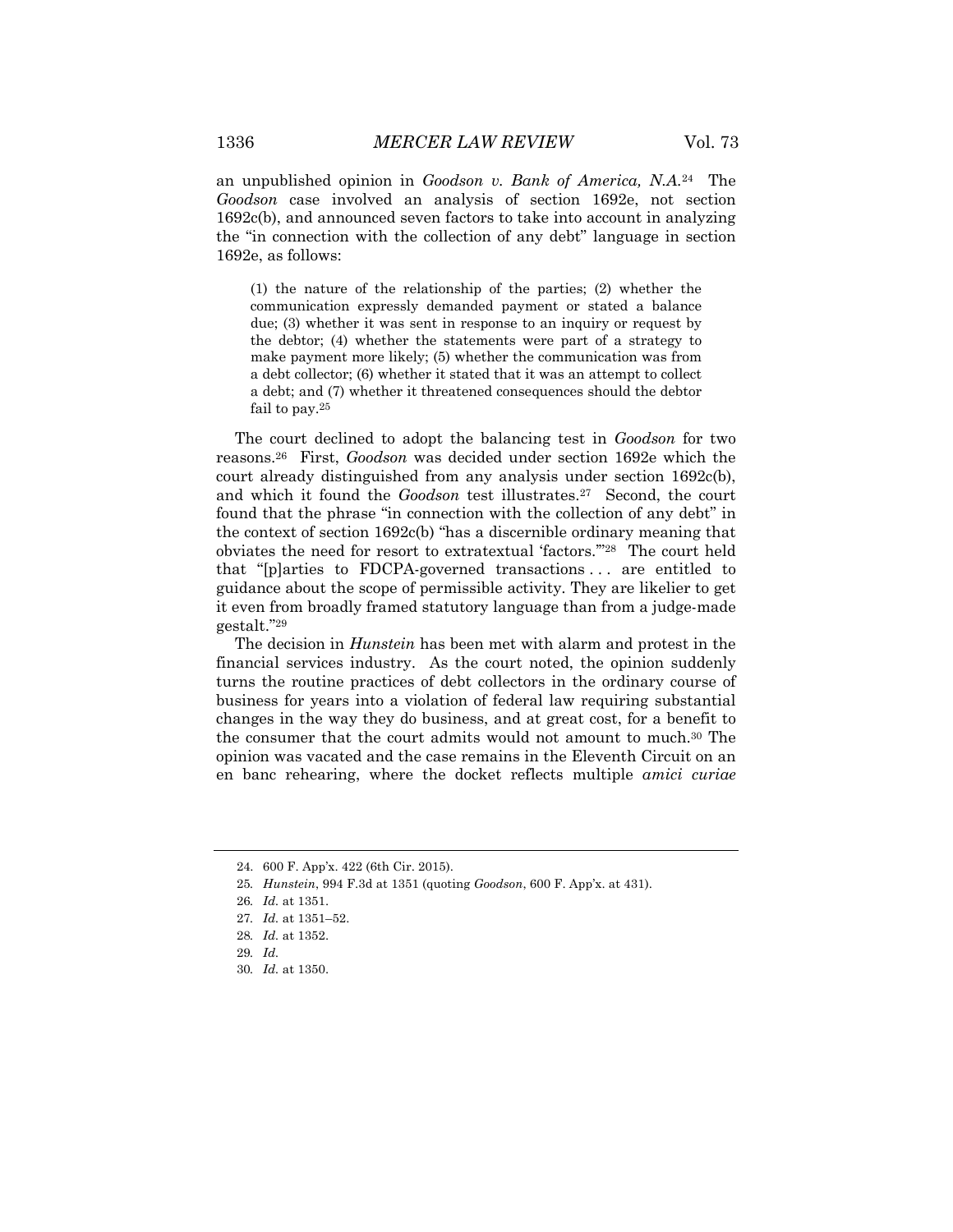briefs and oral argument held on February 22, 2022.31 The court's decision may very well be modified in 2022, but for now, debt collectors engaged in activities in the Eleventh Circuit must be cautious not to violate the FDCPA by sharing consumer information with their vendors.32

#### III. FEDERAL JURISDICTION

It is a longstanding principle that all courts must always ensure that they have subject matter jurisdiction.33 In 2021, the Eleventh Circuit narrowed the scope of cases with subject matter jurisdiction under the Administrative Procedures Act (APA)34 and on the basis of abstention under the Declaratory Judgments Act35 and *Burford* abstention. The court also limited the scope of some cases that might have otherwise been remanded after removal.

## *A. Limits on Subject Matter Jurisdiction Under the APA*

In *Hakki v. Secretary, Department of Veterans Affairs*,36 the Eleventh Circuit held that under the APA and the Veterans' Benefits Act (VBA),37 federal courts lack subject matter jurisdiction to review the decisions of the Department of Veterans Affairs (VA) to terminate employees.38

After more than twenty years as a VA urologist, plaintiff Said I. Hakki (Dr. Hakki) made several requests for leave without pay to allow him to assist the Department of Defense in developing government and healthcare systems in Iraq as a part of the Iraqi Red Crescent.39 In Dr. Hakki's fifth year of leave, the VA learned that Dr. Hakki was no longer

33*. Cf.* Mallory & Evans Contractors. & Eng'rs, LLC v. Tuskegee Univ., 663 F.3d 1304 (11th Cir. 2011).

37. 38 U.S.C. § 7461 (2017).

<sup>31.</sup> Hunstein v. Preferred Collection & Mgmt. Servs., Inc., 17 F.4th 1103, 1104 (11th Cir. 2021).

<sup>32.</sup> The authors, who were not involved in the litigation in any way, wonder why Compumail, as Preferred Collection's vendor, was not considered Preferred Collection's agent for purposes of receiving the communications about the consumer. It seems that a debt collector communicating with its own agent would not be a communication at all since the agent may be fairly considered as merely an extension of the debt collector itself, the same as if Compumail was one of Preferred Collection's employees working on the file.

<sup>34.</sup> 5 U.S.C. §§ 551–559 (2011)*.*

<sup>35.</sup> 28 U.S.C. § 2201 (2020); 28 U.S.C. § 2202 (1948).

<sup>36.</sup> 7 F.4th 1012 (11th Cir. 2021).

<sup>38</sup>*. Hakki*, 7 F.4th at 1016. The Eleventh Circuit also addressed the plaintiff's due process claims and mandamus claims which are not addressed here.

<sup>39</sup>*. Id.* at 1016–17.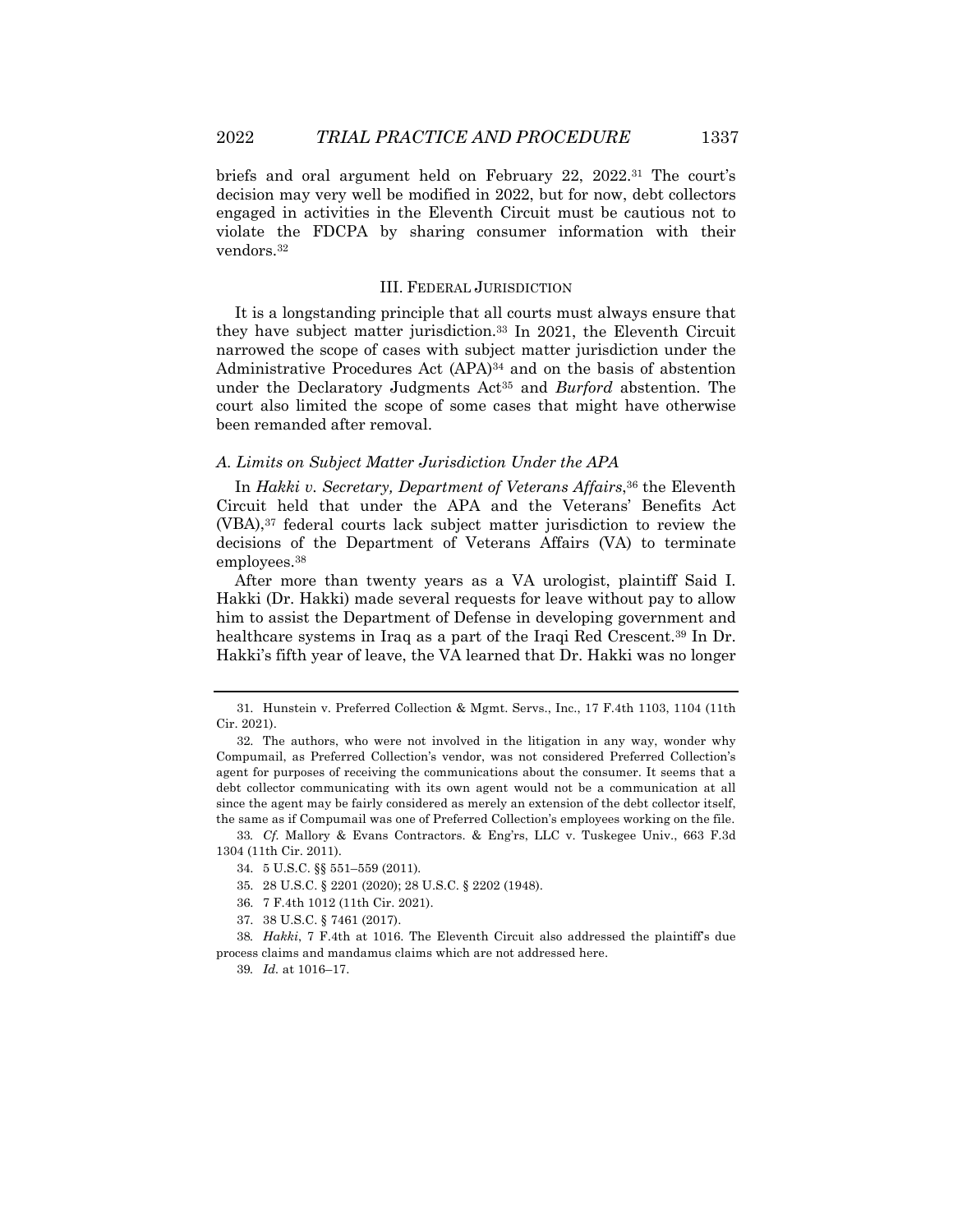assisting in Iraq and notified him that he was expected to return to work. Dr. Hakki was twice granted extensions in response to his grievances that claimed he needed to remain in Iraq to refute false criminal charges. But the VA denied Dr. Hakki's third grievance, which was on the same grounds, because there was no "certainty regarding the date of [Dr. Hakki's] return" or VA interest as required by the VA handbook.40

On the last day of his approved leave, Dr. Hakki responded that his grievance provided a return date of July 1, 2009 and filed a union grievance challenging the denial.41 Dr. Hakki did not appear at the VA and was considered absent without leave (AWOL), which continued when the VA denied Dr. Hakki's union grievance. The union requested arbitration of the grievance denial. Although the VA proposed a settlement, Dr. Hakki rejected it and filed an unfair labor practice charge with the Federal Labor Relations Authority, which did not issue a complaint. Dr. Hakki also filed a new request for leave, to which the VA did not respond.42

Dr. Hakki did not return to the VA during his challenges, so the VA proposed discharge for being AWOL for twenty-six weeks.43 Dr. Hakki challenged the proposal with the appointed Human Resources advisor, who recommended upholding the discharge because of the frequency of Dr. Hakki's absences without leave. Dr. Hakki challenged this decision to the Veterans Integrated Service Networks Region 18 Network Director, who recommended denial to the VA Deputy. Dr. Hakki then sought review of his discharge from the VA in the United States District Court for the Middle District of Florida under the APA and the Mandamus Act, based on alleged violations of his due process. The district court remanded the case to the VA to require an opportunity for cross-examination as mandated by VA procedure. The VA ultimately upheld the discharge.44 Dr. Hakki's claims in the lawsuit argued that "the decision was arbitrary, capricious, and abuse of discretion, and otherwise not in accordance with law."45 The district court granted the VA's motion for summary judgment based on lack of jurisdiction under the APA because the VBA is the exclusive remedy for disciplined VA employees.46

<sup>40</sup>*. Id.*

<sup>41</sup>*. Id.* at 1018.

<sup>42</sup>*. Id.*

<sup>43</sup>*. Id.* at 1019.

<sup>44</sup>*. Id.* at 1019–21.

<sup>45</sup>*. Id.* at 1024.

<sup>46</sup>*. Id.* at 1022.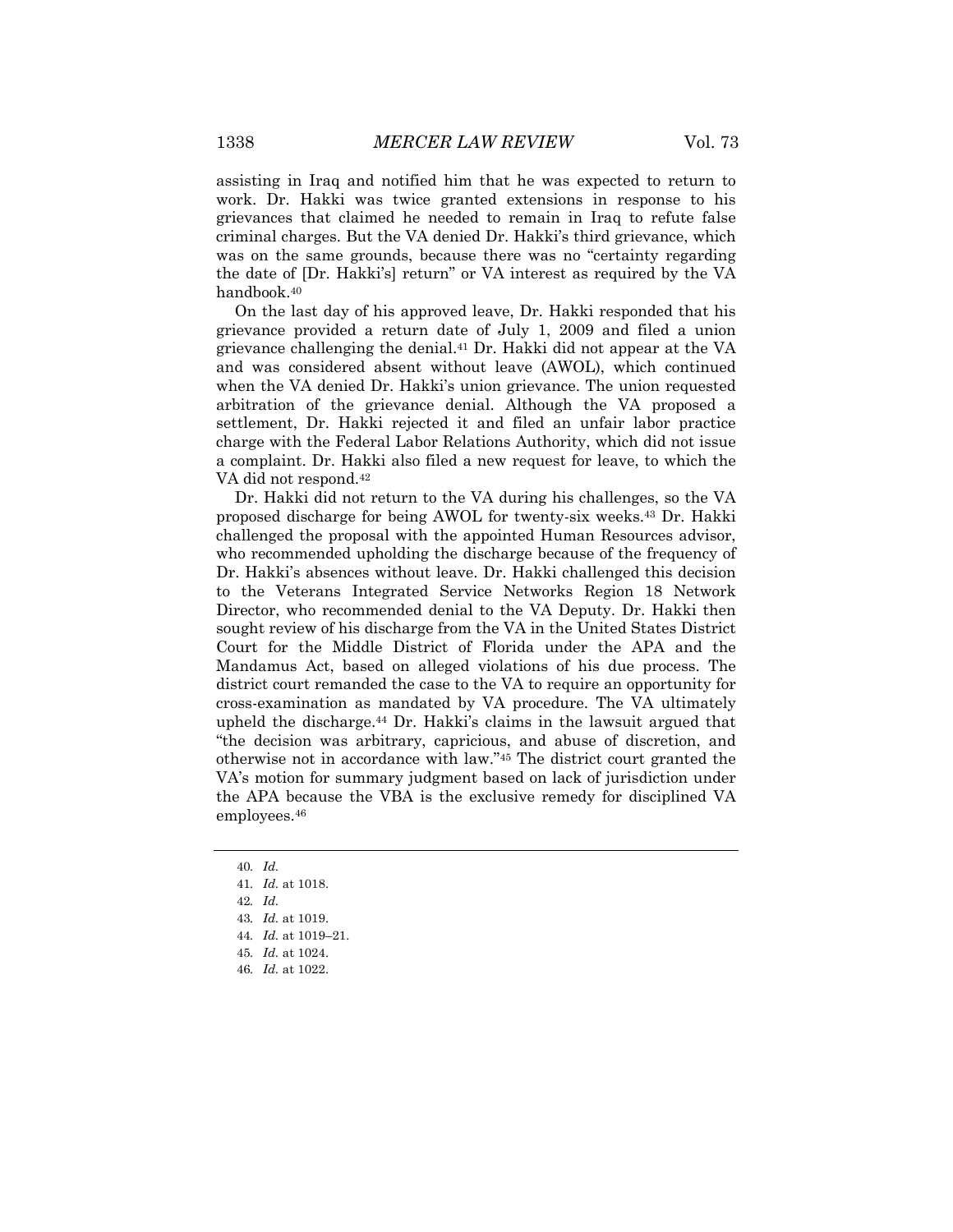On appeal, the Eleventh Circuit first noted that the court's evaluation should be on a "factual attack" standard under Federal Rule of Civil Procedure  $12(b)(1)^{47}$  instead of summary judgment.<sup>48</sup> A factual attack allows consideration of extrinsic evidence even at the pleadings stage.<sup>49</sup> In evaluating jurisdiction, the court compared<sup>50</sup> the VBA to the Supreme Court of the United States' treatment of the Civil Service Reform Act (CSRA) in *United States v. Fausto.*<sup>51</sup> In *Fausto*, the Court held that the CSRA precluded APA review of non-preference excepted employees because of a deliberate exclusion in the comprehensive system for reviewing personnel action against federal employees based on the act's purpose, text, and structure of review.52 The Eleventh Circuit also analyzed its decision in *Lee v. Hughes*<sup>53</sup> where it held that the VBA evidenced "a congressional intent to preclude certain VA employees from recovering pursuant to a *Bivens* action for damages."54

The Eleventh Circuit then reasoned that the VBA provides a comprehensive scheme of four statutory sections governing VA employee discipline, including two grievance processes for VA employees.55 Because Dr. Hakki's termination did not involve professional conduct or competence, his review process was guided by section 7463 of the United States Code,<sup>56</sup> which is silent on any issues other than: (1) the right to representation, (2) the right to formal review by an impartial VA agent, (3) the right to a prompt report of findings and recommendations, and (4) the right to prompt review by a higherlevel VA official.57 Whereas the separate review process for actions involving professional conduct and competence expressly provides for judicial review, reviews of actions of mixed questions of professional conduct/non-professional conduct are expressly entitled to review by the Disciplinary Appeals Board.58

The court rejected the APA as an alternate ground for judicial review.59 This is because both the APA and VBA allow review for

- 52*. Id.* at 1275.
- 53. 145 F.3d 1272 (11th Cir. 1998).
- 54*. Hakki*, 7 F.4th at 1024.
- 55*. Id.* at 1024–25.
- 56. 38 U.S.C. § 7463 (2018).
- 57*. Hakki*, 7 F.4th at 1027.
- 58*. Id.*
- 59*. Id.* at 1029.

<sup>47.</sup> FED. R. CIV. P. 12(b)(1).

<sup>48</sup>*. Hakki*, 7 F.4th at 1022–23.

<sup>49</sup>*. Id.* at 1023.

<sup>50</sup>*. Id.* at 1024.

<sup>51.</sup> 484 U.S. 439 (1988).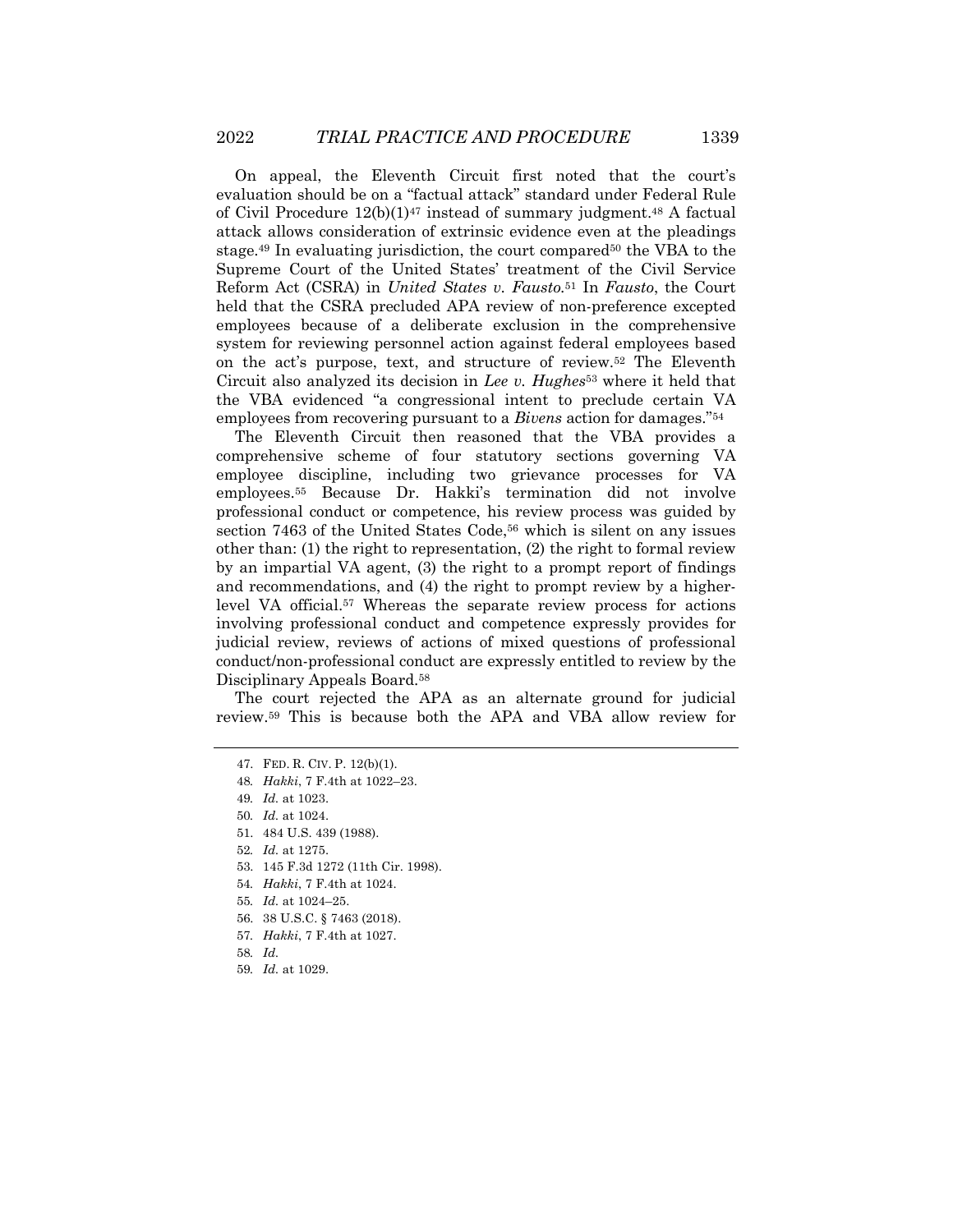decisions that are arbitrary, capricious, and involve an abuse of discretion, or are otherwise not in accordance with law.60 The court reasoned that, due to the overlap in reasons for review, allowing for APA review here "would 'turn' the VBA's disciplinary structure of review 'upside down'" and would "thwart the will of Congress."61 Accordingly, the court affirmed the dismissal.62

#### *B. District Court Authority to Decline Cases*

## **1. Remanding Cases After Removal Based on Diversity Jurisdiction**

In *Shipley v. Helping Hands Therapy*,<sup>63</sup> the Eleventh Circuit decided an issue of first impression: "whether a district court has authority to remand a case based on a procedural defect in removal when (1) a motion to remand for lack of subject matter jurisdiction is filed within [thirty] days of the notice of removal, but (2)" the motion to remand fails to raise the issue of a procedural defect until a reply brief filed after the thirty-day statutory time limit.64 The court held that the United States District Court for the Southern District of Alabama exceeded its authority in remanding in these circumstances because the procedural defect was not raised until fifty-four days after the removal.<sup>65</sup>

The *Shipley* action was filed in Alabama state court alleging injuries suffered during physical therapy sessions conducted at the defendants' office.66 The defendants removed the action to the district court 364 days after the filing of the case in state court.<sup>67</sup> Shipley timely moved to remand, within thirty days of the removal, arguing there was no subject matter jurisdiction because the parties lacked complete diversity of citizenship, but she did not argue that there was any procedural defect in the removal.68 After the defendants responded to the motion to remand, Shipley filed a reply brief fifty-four days after the removal where she argued for the first time that the removal had a procedural

67. The opinion did not shed any light on why the defendants waited to remove the case until one day shy of the one-year anniversary of the filing of the lawsuit.

68*. Id.* at 1158 n.1. The appellate court noted here that it was clearly established that there was indeed complete diversity under 28 U.S.C. § 1332.

<sup>60</sup>*. Id.* at 1028.

<sup>61</sup>*. Id.* at 1028–29.

<sup>62</sup>*. Id.* at 1038.

<sup>63.</sup> 996 F.3d 1157 (11th Cir. 2021).

<sup>64</sup>*. Id.* at 1158.

<sup>65</sup>*. Id.* at 1160.

<sup>66</sup>*. Id.* at 1158.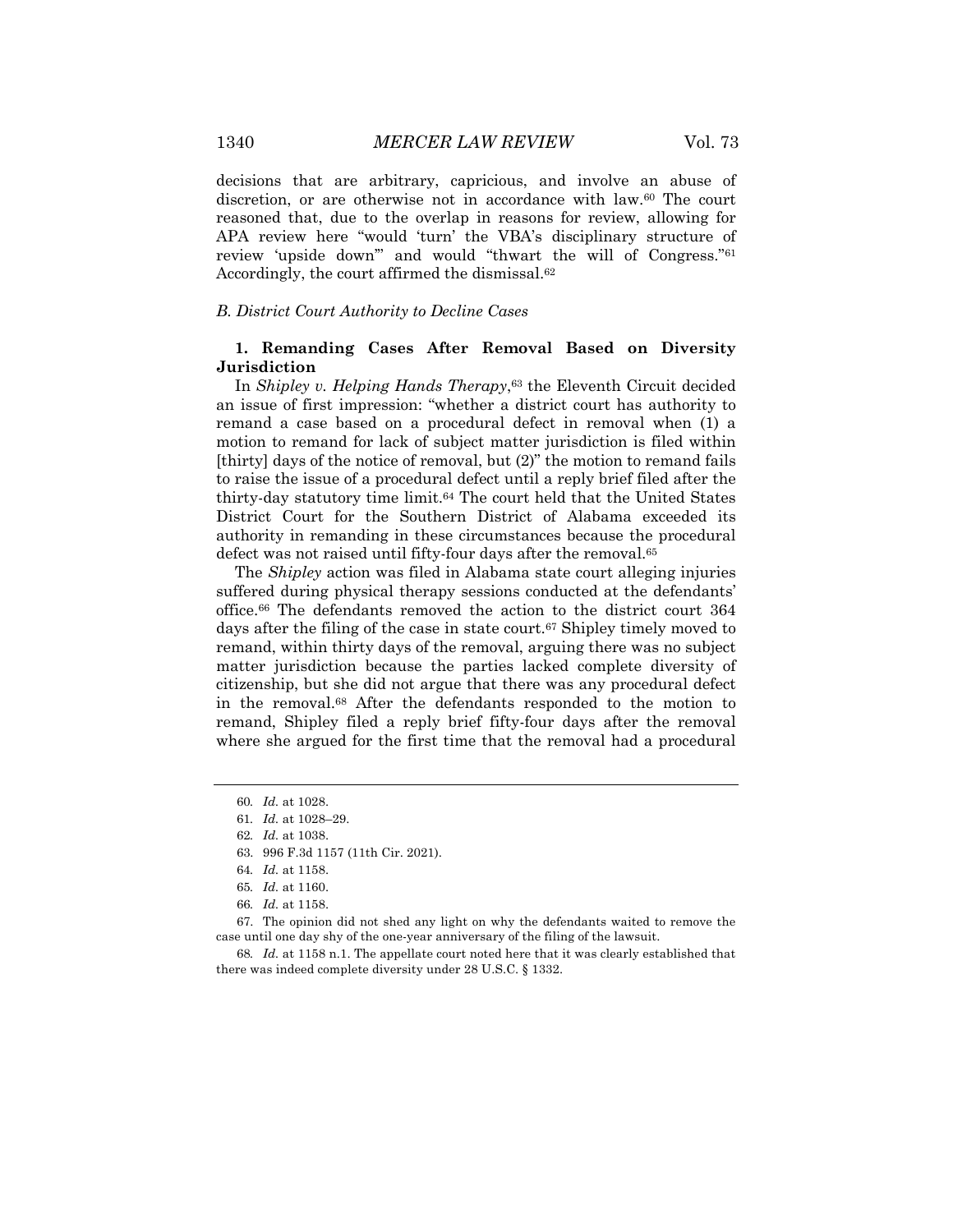defect—the defendants failed to remove within the statutory timeframe. The district court granted the motion to remand finding that the removal was defective.69

The question on appeal was whether the defendants' objection to the removal, on procedural grounds based on timeliness, was valid when first asserted fifty-four days after the removal although the defendant had timely moved to remand within thirty days of the removal.<sup>70</sup> The Eleventh Circuit first noted that other circuits are split on the issue, with the United States Court of Appeals for the Fifth Circuit finding remand permissible, while the United States Court of Appeals for the Ninth Circuit has held that remand is improper under these circumstances.71 The court then turned to the plain text of the pertinent statute, section 1447(c) of the United States Code,72 and found that the language of the statute requires a remand order under section 1447(c) must be "'openly based' on (1) lack of subject matter jurisdiction, or (2) 'a motion to remand the case filed within [thirty] days of the notice of removal which is based upon a defect in the removal procedure.'"73

The court held that Shipley's remand motion was timely but based on lack of subject matter jurisdiction, not a procedural defect.<sup>74</sup> Shipley's reply brief, filed more than thirty days after the notice of removal, raised a procedural defect (timeliness of the removal), but the procedural defect argument was raised fifty-four days after removal and was outside the thirty-day timeframe set in the statute.75 Because Shipley's motion to remand and reply brief were neither a motion to remand on the basis of a defect other than subject matter jurisdiction nor made within thirty days after the filing of the notice of removal, the district court erred in remanding the case based on a procedural defect not raised within thirty days of removal.76

<sup>69</sup>*. Id.* at 1158–59. The district court remanded the case by overruling the Magistrate Judge's Report and Recommendation that the motion to remand be denied because Shipley's objection to the timeliness of the removal was itself untimely. *Id.* at 1159.

<sup>70</sup>*. Id.* at 1158.

<sup>71</sup>*. Id*. at 1159 (citing BEPCO, L.P. v. Santa Fe Minerals, Inc., 675 F.3d 466, 471 (5th Cir. 2012); and then Northern Cal. Dist. Council of Laborers v. Pittsburgh-Des Moines Steel Co., 69 F.3d 1034, 1038 (9th Cir. 1995)).

<sup>72.</sup> 28 U.S.C. § 1447(c) (2011).

<sup>73</sup>*. Shipley*, 996 F.3d at 1160 (quoting *In re* Bethesda Mem'l Hosp., Inc., 123 F.3d 1407, 1409 (11th Cir. 1997)).

<sup>74</sup>*. Id.* at 1160.

<sup>75</sup>*. Id.* (citing 28 U.S.C. § 1447(c)).

<sup>76</sup>*. Id.* (quoting Quackenbush v. Allstate Ins. Co., 517 U.S. 706, 712 (1996)).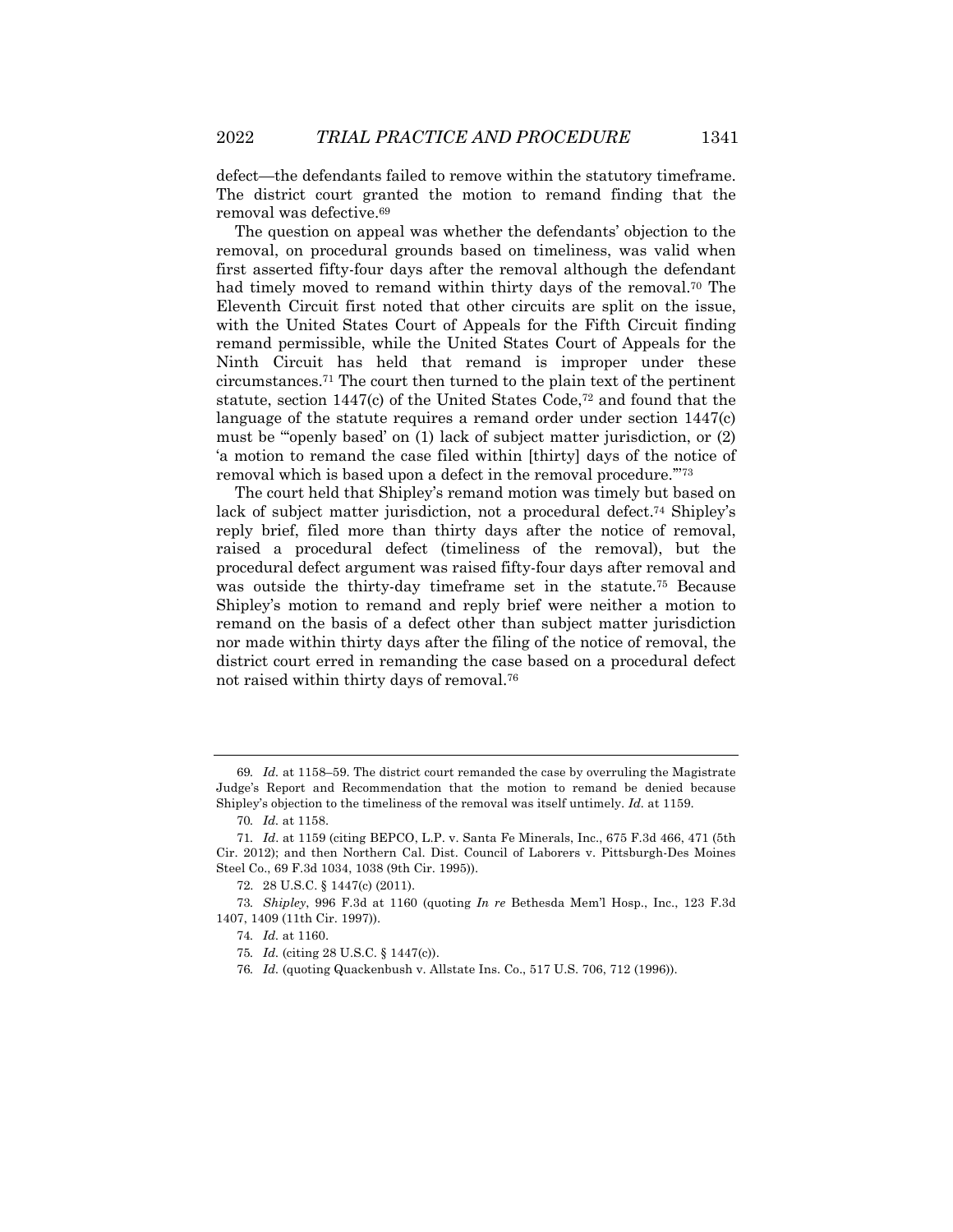### **2. Declining Declaratory Judgment Actions**

In *National Trust Insurance Company v. Southern Heating and Cooling, Inc.*,77 the Eleventh Circuit, as a matter of first impression, held, *inter alia*, that (1) the existence of parallel state court proceedings is not required for a district court to refuse a declaratory judgment action, and (2) the similarity between concurrent state court proceedings and a federal declaratory judgment action is not a threshold factor for a district court to refuse to hear a declaratory judgment action.78 In *National Trust*, the plaintiff, Hodge, sued Southern Heating and Cooling, Inc. (Southern Heating) in Alabama state court following his parents' death from carbon monoxide poisoning. National Trust, Southern Heating's commercial liability insurer, filed a declaratory judgment action in federal court arguing it had no duty to defend or indemnify Southern Heating in the state court action. Hodge and Southern Heating sought to dismiss the declaratory judgment action because the issue whether carbon monoxide is a pollutant (and excluded under the policy) was unresolved under state law and required a factual determination. The United States District Court for the Northern District of Alabama declined to exercise jurisdiction and dismissed the action without prejudice because (1) the Alabama state court action was parallel to the declaratory judgment action, and (2) the factors for hearing a declaratory judgment action weighed in favor of dismissal.79

On appeal, the Eleventh Circuit enumerated the non-exclusive factors for deciding whether to adjudicate, dismiss, or stay declaratory judgment actions as follows: (1) State interest in deciding the issues; (2) Whether the federal declaratory judgment will settle the controversy; (3) Whether the federal action would be useful to clarifying the legal relations at issue; (4) Whether the declaratory remedy merely provides for federal jurisdiction or federal res judicata; (5) Whether the declaratory judgment action would encroach on state jurisdiction or otherwise increase tensions between state and federal authority; (6) Whether an alternate remedy is more effective; (7) Whether the underlying factual issues are important to an informed resolution of the case; (8) Whether the state court is better positioned to evaluate factual issues; and (9) Whether there is a close nexus between the factual and

<sup>77.</sup> 12 F.4th 1278 (11th Cir. 2021).

<sup>78</sup>*. Id.* at 1283.

<sup>79</sup>*. Id.* at 1281–82.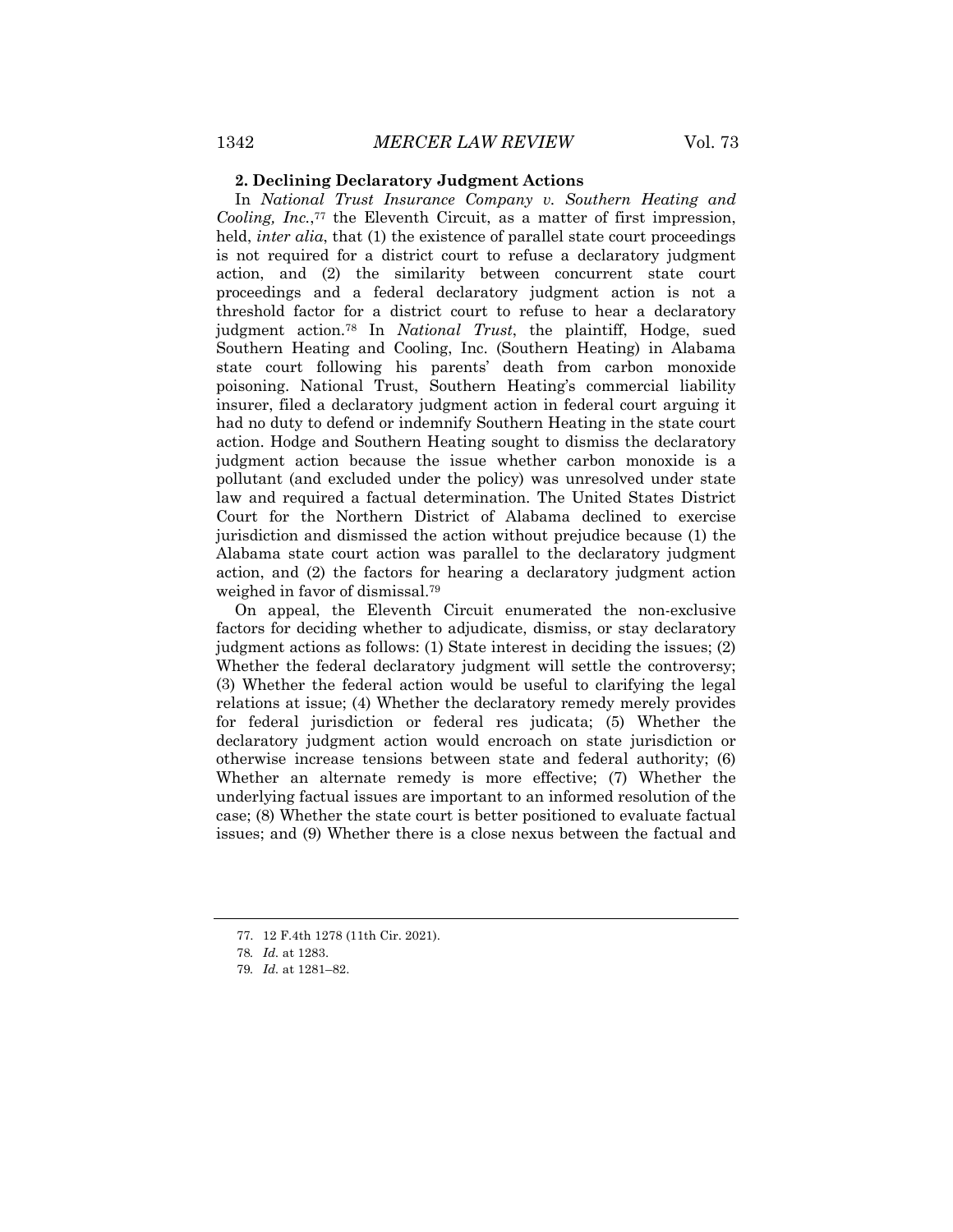legal issues and state law/public policy or whether federal law dictates the declaratory judgment action.80

The Eleventh Circuit refused to create a bright-line rule requiring a parallel state court proceeding as a prerequisite to the *Ameritas* analysis.<sup>81</sup> The court stated that nowhere in section  $2201(a)$  is there a mention of "parallel proceedings."82 Further, although the Supreme Court of the United States addressed parallel proceedings in other actions dealing with a district court's discretion under the Declaratory Judgment Act, those references were based purely on the procedural posture of those cases.83 The Supreme Court's discussion of parallel proceedings within the procedural context of specific cases is not the creation of a new requirement for federal courts to retain declaratory judgment actions.84

The Eleventh Circuit also refused to add the similarity of parallel proceedings as a discrete factor for determining whether a district court will hear a declaratory judgment action.<sup>85</sup> Instead, the court reasoned that the similarity between actions is already considered in the nine existing *Ameritas* factors on the totality of the circumstances.<sup>86</sup> The court noted that to have a threshold parallel-proceeding factor, the court would have to set a single definition of "parallel proceedings."87 But the court reasoned that a framework based on a technical definition of significant weight could preclude consideration of the degree of similarity.88 Additionally, some state laws would always prevent a parallel proceeding (such as Florida's preclusion of actions directly against insurers), which would essentially allow state law to supersede district court discretion in determining its jurisdiction under the Declaratory Judgment Act.89

<sup>80</sup>*. Id.* at 1282–83 (citing Ameritas Variable Life Ins. Co. v. Roach, 411 F.3d 1328, 1331 (11th Cir. 2005)).

<sup>81</sup>*. Id.* at 1283.

<sup>82</sup>*. Id.* at 1284.

<sup>83</sup>*. Id*.

<sup>84.</sup> "We do not attempt at this time to delineate the outer boundaries of that discretion in other cases, for example, cases raising issues of federal law or cases in which there are no parallel state proceedings." *Id*. (quoting Wilton v. Seven Falls, 515 U.S. 277, 290 (1995)).

<sup>85</sup>*. Id*. at 1285.

<sup>86</sup>*. Id*. at 1285–86.

<sup>87</sup>*. Id.* at 1287.

<sup>88</sup>*. Id.*

<sup>89</sup>*. Id.* at 1288.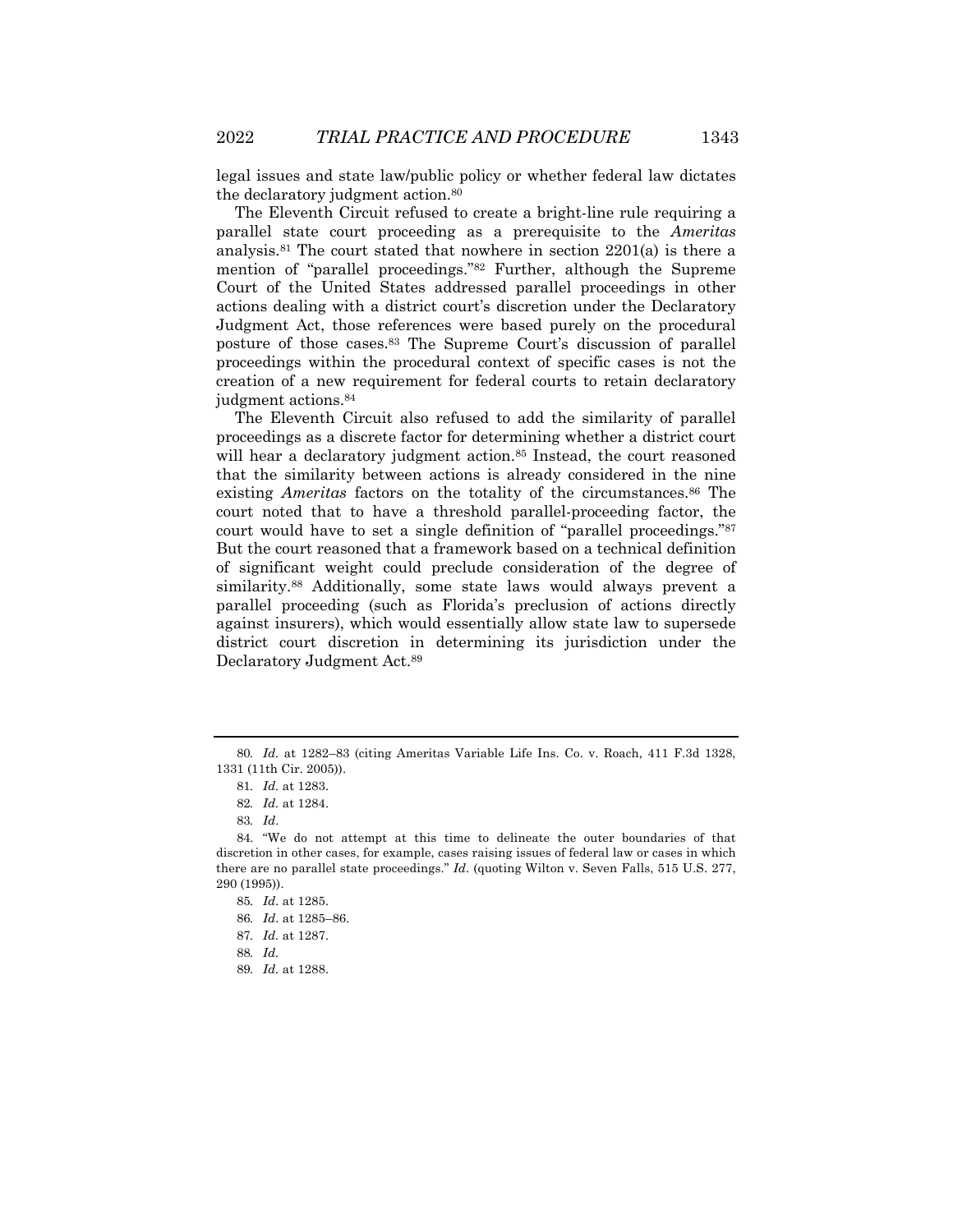#### **3. Declining Jurisdiction in Cases Involving State Policy**

While *National Trust* expanded district courts' authority to decline cases otherwise within their jurisdiction, the Eleventh Circuit's opinion in *Deal v. Tugalo Gas Co.*<sup>90</sup> reinforces the limits of the district courts' authority to utilize *Burford* abstention.91 *Burford* abstention permits a court to decline to adjudicate a case otherwise within its jurisdiction where the case involves issues of state policy.92 In *Deal*, the United States District Court for the Northern District of Georgia invoked *Burford* abstention to abstain from adjudicating the plaintiff's judicialdissolution, accounting, and auditor-appointment claims.93 On appeal, the Eleventh Circuit found the abstention improper.94 The court found that *Burford* abstention permits a federal court to decline a case otherwise under its jurisdiction in very narrow circumstances such as the following: (1) difficult questions of state law regarding public policy of substantial public import, which transcend the specific case; or (2) federal review would disrupt state efforts to "establish a coherent policy" of substantial public concern.95

The question whether a federal court may dissolve a state-chartered corporation where there was no prior state action to dissolve the corporation—as presented in *Deal*—did not satisfy these limited circumstances.96 Accordingly, the case was remanded for the district court to consider the issues on which the court had abstained.<sup>97</sup>

### *C. Appellate Jurisdiction*

Public access to the courts, including judicial records, is "crucial to [American] tradition and history [and] continued public confidence in [the American justice system]."98 Nevertheless, trial courts across the country, regardless of the subject matter of the case, are often forced to balance the importance of public access with the privacy concerns of individuals and businesses alike. The Eleventh Circuit evaluated the

<sup>90.</sup> 991 F.3d 1313 (11th Cir. 2021).

<sup>91</sup>*. Id.*

<sup>92.</sup> Burford v. San Oil Co., 319 U.S. 315, 334 (1943).

<sup>93</sup>*. Deal*, 991 F.3d at 1326.

<sup>94</sup>*. Id.*

<sup>95</sup>*. Id.* (quoting New Orleans Pub. Serv., Inc. v. Council of City of New Orleans, 491 U.S. 350, 361 (1989)).

<sup>96</sup>*. Id.*

<sup>97</sup>*. Id.* at 1327.

<sup>98.</sup> Callahan v. United Network for Organ Sharing, 17 F.4th 1356, 1359 (11th Cir. 2021).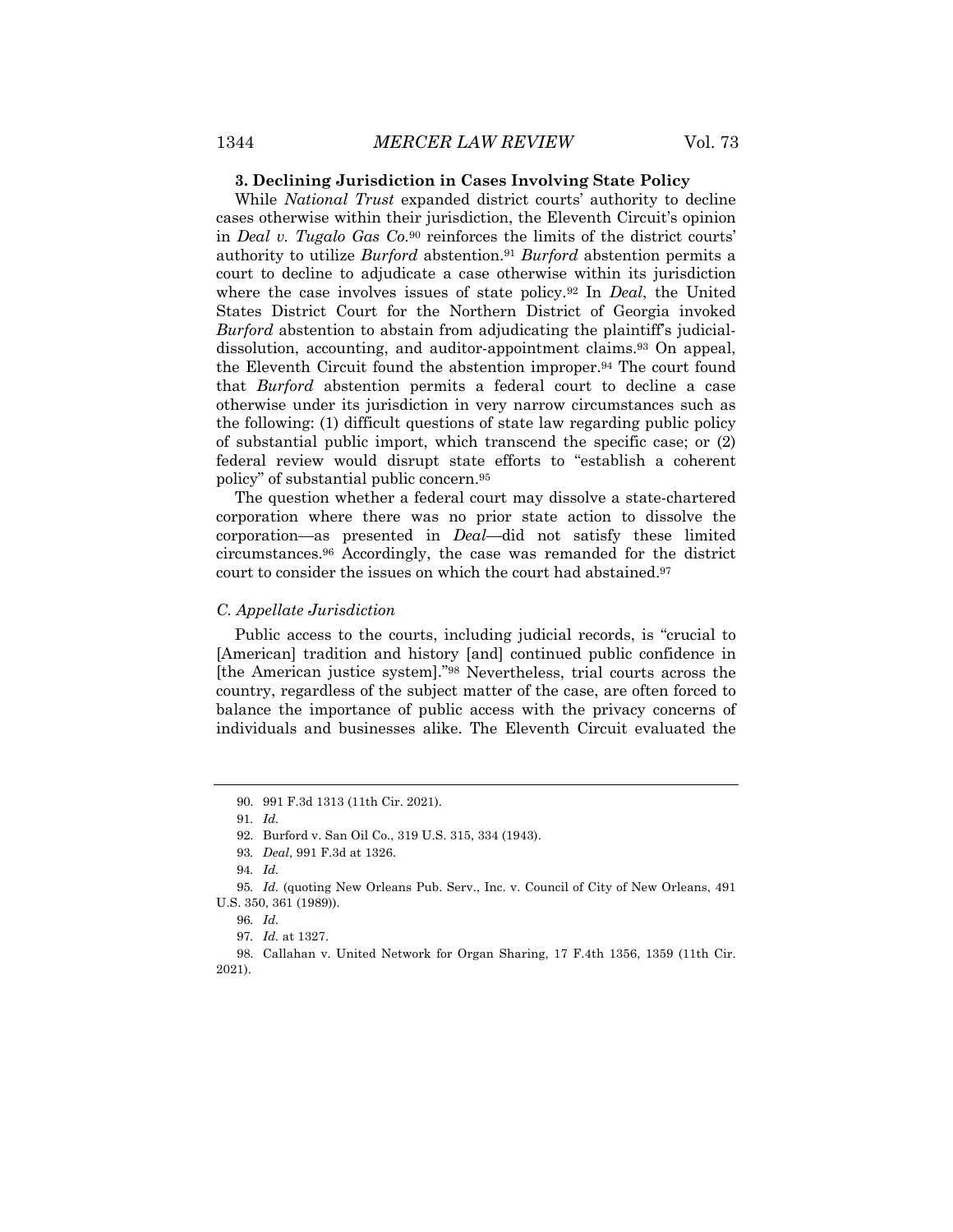timing for appellate review of such decisions in *Callahan v. United Network for Organ Sharing*.99

*Callahan* involved the claims of several hospitals to enjoin the development of a new liver allocation policy by the Department of Health and Human Services (HHS) and the United Network for Organ Sharing (UNOS).100 The documents at issue included emails with personal opinions about the development of the new policy by UNOS's top-level personnel and policymakers. The United States District Court for the Northern District of Georgia provisionally placed under seal the briefing on the hospitals' request for preliminary injunction, which incorporated the documents, and the documents themselves, and excluded those documents from the administrative record in a related action involving a claim against HHS. After the trial court denied the preliminary injunction, the plaintiffs moved to unseal the briefs and documents. The trial court granted the motion and UNOS appealed.101

In evaluating whether the trial court abused its discretion in unsealing the documents, the Eleventh Circuit first addressed its subject matter jurisdiction.102 To appeal something other than a final judgment that resolves all litigation on the merits, an appeal must satisfy the collateral order doctrine.103 Under the doctrine, the decision must: "(1) conclusively determine the disputed question, (2) resolve an important issue completely separate from the merits of the action, and (3) be effectively unreviewable on appeal from a final judgment."104

Ultimately, the court held, as a matter of first impression, that orders unsealing documents—like orders granting motions to seal and orders denying motions to unseal—are reviewable as collateral orders.105 This is because "once information is revealed, it cannot be made secret again."106 Thus, if UNOS had to wait until full resolution of the action, the documents would be allowed to enter public circulation and appeal would be moot.107

<sup>99</sup>*. Id.* at 1360.

<sup>100</sup>*. Id.* at 1359.

<sup>101</sup>*. Id.* at 1359–60.

<sup>102</sup>*. Id.* at 1360.

<sup>103</sup>*. Id.*

<sup>104</sup>*. Id*.

<sup>105</sup>*. Id.* at 1365.

<sup>106</sup>*. Id.* at 1361.

<sup>107</sup>*. Id.* Nevertheless, the court affirmed the trial court's unsealing because the documents were used in connection with merits briefing, making them judicial records and because there was no compelling reason to keep the documents under seal. *Id.* at 1363–64.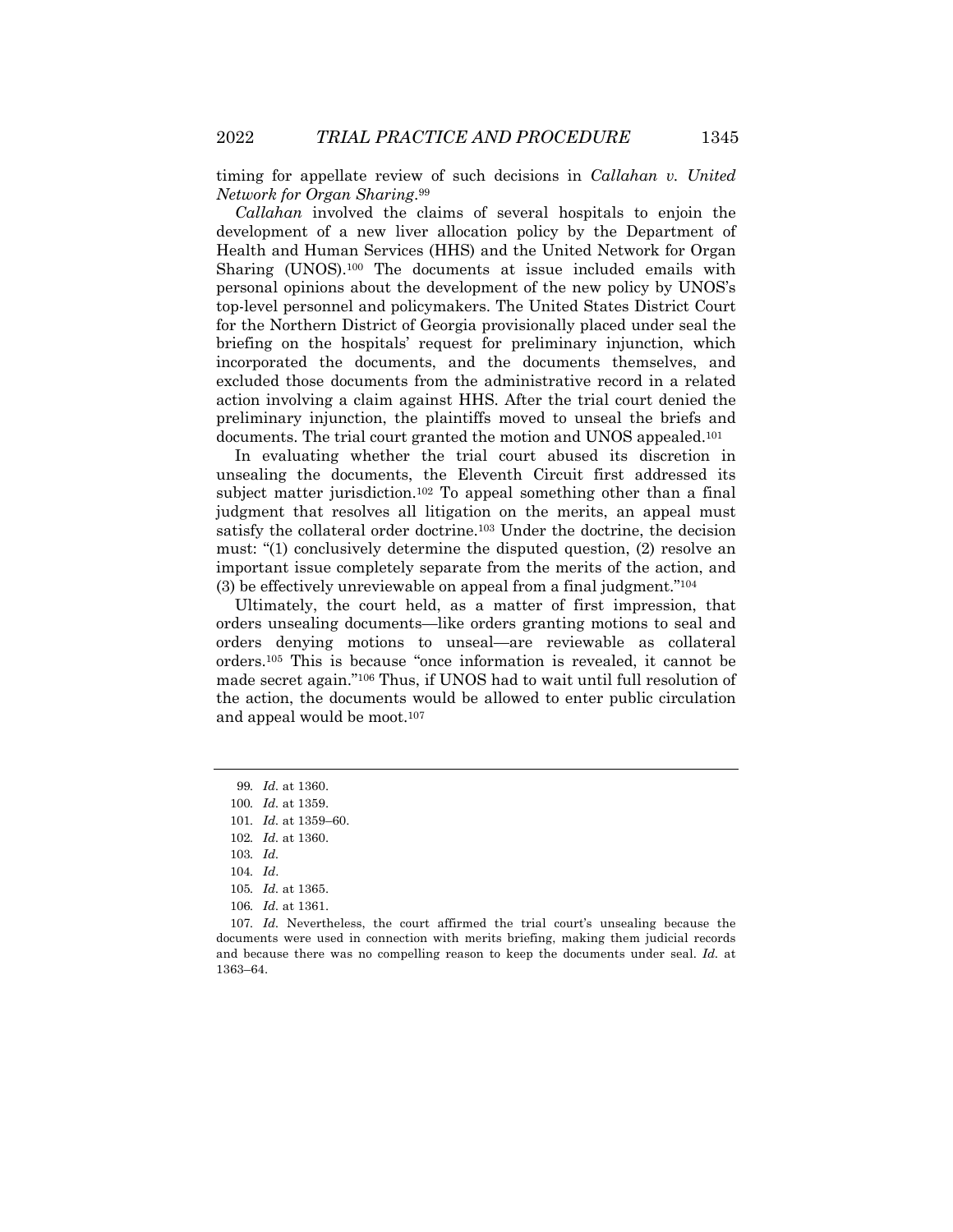#### IV. LIMITING FEES ON COUNSEL

In *Peer v. Liberty Life Assurance Co. of Boston*,108 the Eleventh Circuit, considering a matter split within its district courts, held the fee-shifting provision in the Employee Retirement Income Security Act  $(ERISA)^{109}$  does not permit attorney's fees awards against counsel.<sup>110</sup>

In this ERISA action, the plaintiff filed several amended complaints in violation of local rules, none of which cured a mooted action.111 Accordingly, the United States District Court for the Southern District of Florida dismissed the case and the appellate court affirmed. On remand, the district court granted attorney's fees against plaintiff's attorney, not plaintiff herself, pursuant to ERISA's fee-shifting provision. The court justified this allocation because had the attorney acknowledged the moot claims and not left the court in a state of "confusion," the case would have ended sooner and with less waste of resources.112 The plaintiff's attorney appealed, arguing that the plaintiff, not her counsel, should have paid the fees.113

The Eleventh Circuit agreed, vacated the award against the lawyer, and remanded the matter to the district court.114 The Eleventh Circuit evaluated several common law principles.115 First, it noted that courts do not have "roving authority . . . to allow counsel fees . . . whenever the courts might deem them warranted."116 Instead, such authority must come from Congressional mandate.<sup>117</sup> In other words, where a statute like ERISA—"does not explicitly permit a fee award against counsel," the presumption is that such an award is not permitted.118

In addition to this common law principle, the court looked to longstanding principles of the attorney-client relationship.<sup>119</sup> The court reasoned that allowing for such sanctions would cause friction in the attorney-client relationship and would also conflict with "the longstanding rule that clients are responsible for the actions of their

<sup>108.</sup> 992 F.3d 1258 (11th Cir. 2021).

<sup>109.</sup> 29 U.S.C. § 1132(g)(1) (2014).

<sup>110</sup>*. Peer*, 992 F.3d at 1260.

<sup>111</sup>*. Id.* at 1261.

<sup>112</sup>*. Id.* at 1261–62.

<sup>113</sup>*. Id.* at 1262.

<sup>114</sup>*. Id.* at 1265.

<sup>115</sup>*. Id.* at 1262–63.

<sup>116</sup>*. Id.* at 1262 (alteration in original).

<sup>117</sup>*. See id.*

<sup>118</sup>*. Id.* at 1263.

<sup>119</sup>*. Id.* at 1264.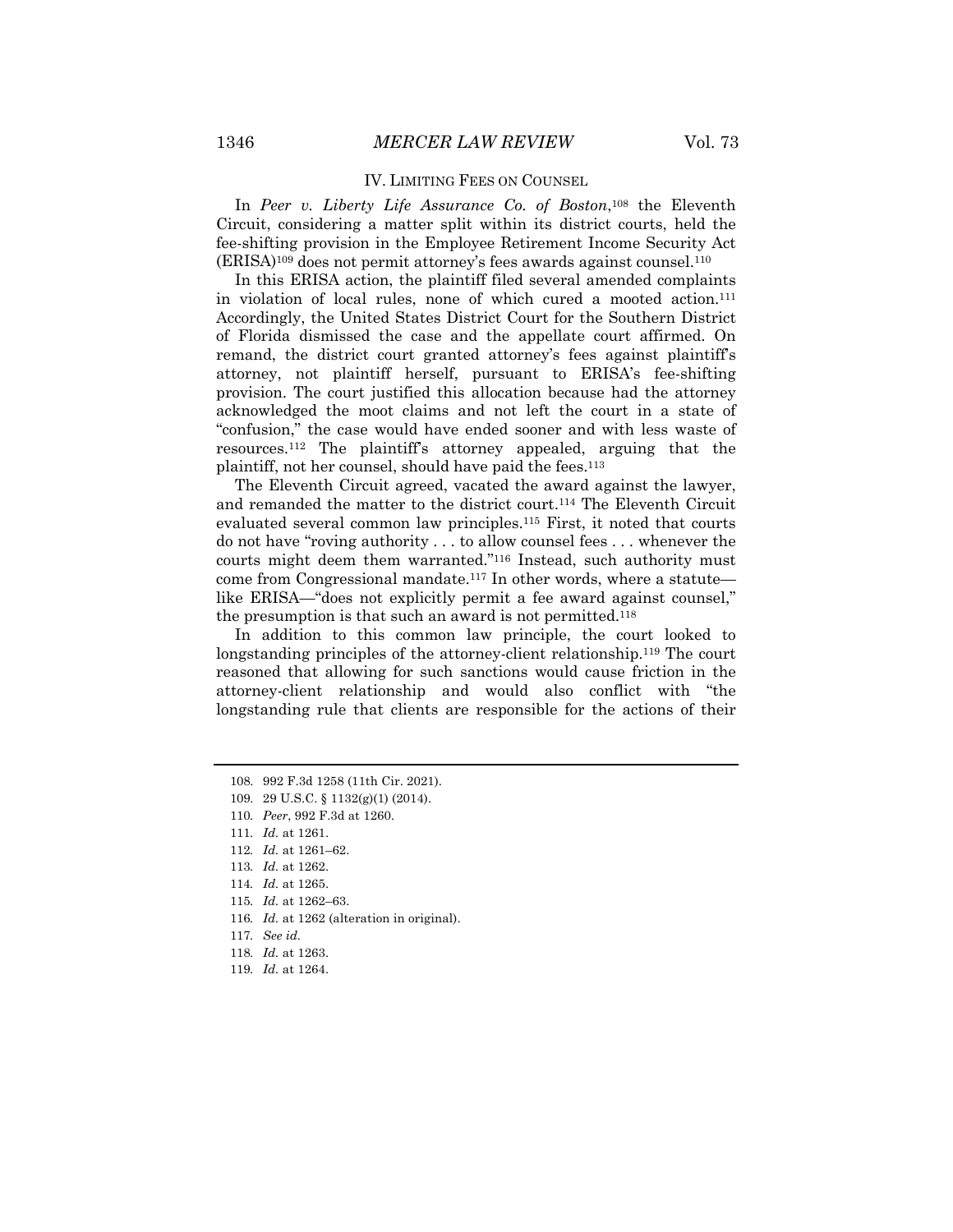lawyers, not the other way around."120 The court also reasoned that ERISA's purpose is not to punish misconduct, but to protect employees and their beneficiaries and to promote uniform administration of employee benefit plans.121 Allowing sanctions against attorneys would actually inhibit these goals because "[q]ualified attorneys might reject ERISA cases . . . because of the heightened personal risk."122 Beyond these foundational principles, the court reasoned that the five-factor test for ERISA attorney's fees focus on the parties, not their attorneys.123

Accordingly, the court held that courts must use the proper authority for punishing attorney misconduct such as section 1927 of the United States Code<sup>124</sup> and Federal Rule of Civil Procedure  $11(c)$ ,  $125$  and may not use the ERISA fee-shifting provision as a shortcut.126

## V. ARBITRATION

In *Hearn v. Comcast Cable Communications*, *LLC*,127 the Eleventh Circuit declined to address the permissible scope of an arbitration agreement.128 Nevertheless, the court adopted an expansive interpretation in favor of arbitration, further evidencing the breadth of the preference in federal courts for arbitration.129

This putative class action against Comcast Cable Communications LLC (Comcast) focused on the following language in a December 2016 Subscriber Agreement in which the putative class representative, Michael Hearn (Hearn), agreed to arbitrate:

Any claim or controversy related to Comcast, including but not limited to any and all: (1) claims for relief and theories of liability, whether based in contract, tort, fraud, negligence, statute, regulation, ordinance, or otherwise; (2) claims that arose before this or any prior Agreement; (3) claims that arise after the expiration or termination of this Agreement; and (4) claims that are currently the

127. 992 F.3d 1209 (11th Cir. 2021).

<sup>120</sup>*. Id.*

<sup>121</sup>*. Id.* at 1263–64.

<sup>122</sup>*. Id.* at 1264.

<sup>123</sup>*. Id.*

<sup>124.</sup> 28 U.S.C. § 1927 (1980).

<sup>125.</sup> FED. R. CIV. P. 11(c).

<sup>126</sup>*. Peer*, 992 F.3d at 1265.

<sup>128</sup>*. Id.* at 1215.

<sup>129</sup>*. See id.*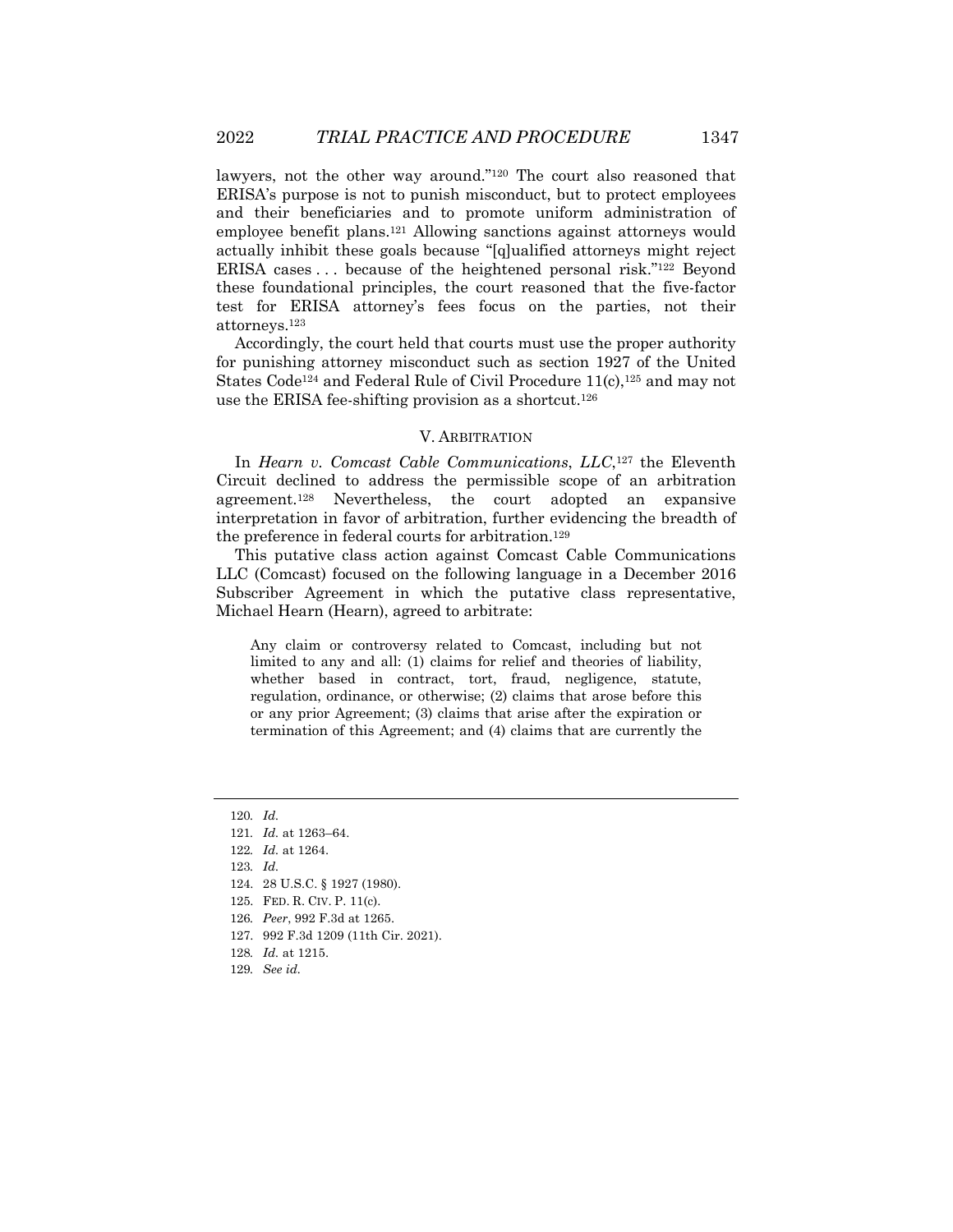subject of purported class action litigation in which you are not a member of a certified class.130

Hearn terminated his Comcast services in April 2017.131

In March 2019, Hearn inquired into pricing and services at the same address through a telephone call to Comcast.132 The parties disputed whether this call was for new services or reconnected services. Not in dispute is the fact that the Comcast representative on the call pulled Hearn's credit without his knowledge, which lowered Hearn's credit score. Thus, Hearn filed this action for violations of the Fair Credit Reporting Act.133 Comcast moved to compel arbitration under the 2016 Subscriber Agreement.134 The United States District Court for the Northern District of Georgia denied the motion finding that Hearn's claim was outside of the 2016 Subscriber Agreement's scope because the suit arose out of new services instead of reconnected services. Comcast then filed the present appeal.<sup>135</sup>

In reaching its decision, the Eleventh Circuit recounted the Federal Arbitration Act's (FAA)136 liberal policy in favor of arbitration and that any doubts about scope should favor arbitration.137 Thus, the court has upheld "arbitration agreement[s] [that] reach beyond the matters addressed in the underlying contract."138 The 2016 Subscriber Agreement, however, is broader than any previous arbitration agreement enforced by the Eleventh Circuit because it expressly applies to all disputes between the parties even if the agreement was terminated at the time the dispute arose.139 The court declined to address whether such a broad provision is enforceable, reasoning, instead, that Hearn's claim related to the 2016 Subscriber Agreement.140

The court based its decision on the fact that Comcast only had the information it needed to conduct the credit check through its prior relationship with Hearn.141 The court also noted the 2016 Subscriber

131*. Id.*

132*. Id.*

- 133. 15 U.S.C. § 1681b (2021).
- 134*. Hearn*, 992 F.3d at 1212.

135*. Id.*

- 136. 9 U.S.C. §§ 1–14 (2021).
- 137*. Hearn*, 992 F.3d at 1213.

138*. Id.*

- 139*. Id.* at 1214.
- 140*. Id.*
- 141*. Id.*

<sup>130</sup>*. Id.* at 1211.